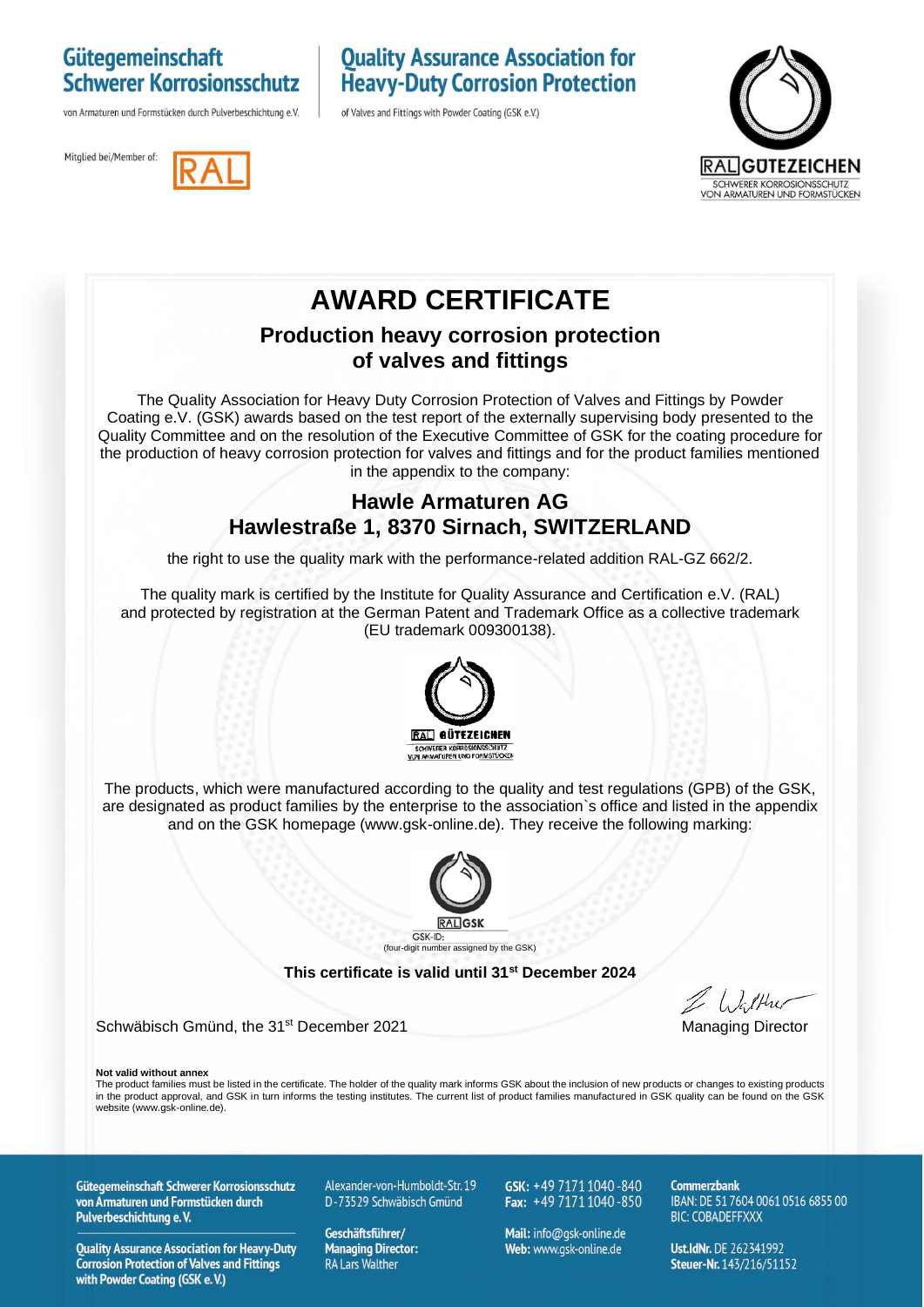# Gütegemeinschaft<br>Schwerer Korrosionsschutz

von Armaturen und Formstücken durch Pulverbeschichtung e.V.

Mitglied bei/Member of:

# **Quality Assurance Association for<br>Heavy-Duty Corrosion Protection**

of Valves and Fittings with Powder Coating (GSK e.V.)





|                                                                                                                      | Annex to the certificate of 31 <sup>st</sup> December 2021<br>The certificate of the company |                        |  |
|----------------------------------------------------------------------------------------------------------------------|----------------------------------------------------------------------------------------------|------------------------|--|
|                                                                                                                      |                                                                                              |                        |  |
| <b>Hawle Armaturen AG</b><br>Hawlestraße 1, 8370 Sirnach, SWITZERLAND<br>is valid for the following product families |                                                                                              |                        |  |
| No.                                                                                                                  | <b>Product</b>                                                                               | <b>Nominal size</b>    |  |
| $\mathbf{1}$                                                                                                         | HAWIDO valve casing                                                                          | DN 6/4" - 200          |  |
| $\overline{2}$                                                                                                       | HAWIDO corner valve casing                                                                   | DN 50 - 150            |  |
| 3                                                                                                                    | <b>HAWIDO Valve cover</b>                                                                    | DN 6/4" - 200          |  |
| $\overline{4}$                                                                                                       | dirt trap                                                                                    | $DN 40 - 200$          |  |
| $\overline{5}$                                                                                                       | Cover to dirt trap                                                                           | DN 40 - 200            |  |
| 6                                                                                                                    | House connection corner valve                                                                | IG/AG 5/4"             |  |
| $\overline{7}$                                                                                                       | Universal slide clamp                                                                        | IG 1" - 2"             |  |
| 8                                                                                                                    | Slide clamph ROBUSTO                                                                         | DN 100 - 500/50        |  |
| 9                                                                                                                    | Slide clamph ROBUSTO at the top                                                              | DN 100 - 500/50        |  |
| 10                                                                                                                   | PE weld-in corner valve ZAK 46/PE 63                                                         | ZAK 46 / PE 63         |  |
| 11                                                                                                                   | Universal tapping clamph with flange outlet DN50                                             | DN 65 - 500/50         |  |
| 12 <sub>2</sub>                                                                                                      | Universal tapping clamph                                                                     | DN 65-500/IG           |  |
| 13                                                                                                                   | Flange slider                                                                                | <b>DN 32</b>           |  |
| 14                                                                                                                   | Plug-in sleeve slider BLS                                                                    | DN 100 - 200           |  |
| 15                                                                                                                   | Spigot-end slider BLS/screw socket                                                           | DN 80 - 300            |  |
| 16                                                                                                                   | House connection slider with flange ZAK 46                                                   | DN 50 / ZAK 46         |  |
| 17                                                                                                                   | Spigot-end slider L 600                                                                      | <b>DN 125</b>          |  |
| 18                                                                                                                   | Screw socket slider                                                                          | DN 40 - 200            |  |
| 19                                                                                                                   | Sleeve SYNOFLEX with multigrade socket                                                       | DN 100 - 200           |  |
| 20                                                                                                                   | Spigot-end/screw socket slider                                                               | DN 80 - 200            |  |
| 21                                                                                                                   | Spigot-end/multigrade sleeve slider SYNOFLEX                                                 | DN 100 - 200           |  |
| 22                                                                                                                   | Flange/multigrade sleeve slider SYNOFLEX                                                     | $DN 100 - 200$         |  |
| 23                                                                                                                   | Combi-T BLS/screw socket                                                                     | DN 100-200 / 50        |  |
| 24                                                                                                                   | Combi-T BLS                                                                                  | DN 100-200/100         |  |
| 25                                                                                                                   | Combi-T with screw sockets                                                                   | DN 100/50 - DN 200/100 |  |

Gütegemeinschaft Schwerer Korrosionsschutz<br>von Armaturen und Formstücken durch Pulverbeschichtung e.V.

Quality Assurance Association for Heavy-Duty<br>Corrosion Protection of Valves and Fittings with Powder Coating (GSK e.V.)

Alexander-von-Humboldt-Str. 19 D-73529 Schwäbisch Gmünd

Geschäftsführer/ Managing Director:<br>RA Lars Walther GSK: +49 7171 1040-840<br>Fax: +49 7171 1040-850

Mail: info@gsk-online.de Web: www.gsk-online.de

**Commerzbank** IBAN: DE 51 7604 0061 0516 6855 00 **BIC: COBADEFFXXX** 

Ust.IdNr. DE 262341992 Steuer-Nr. 143/216/51152